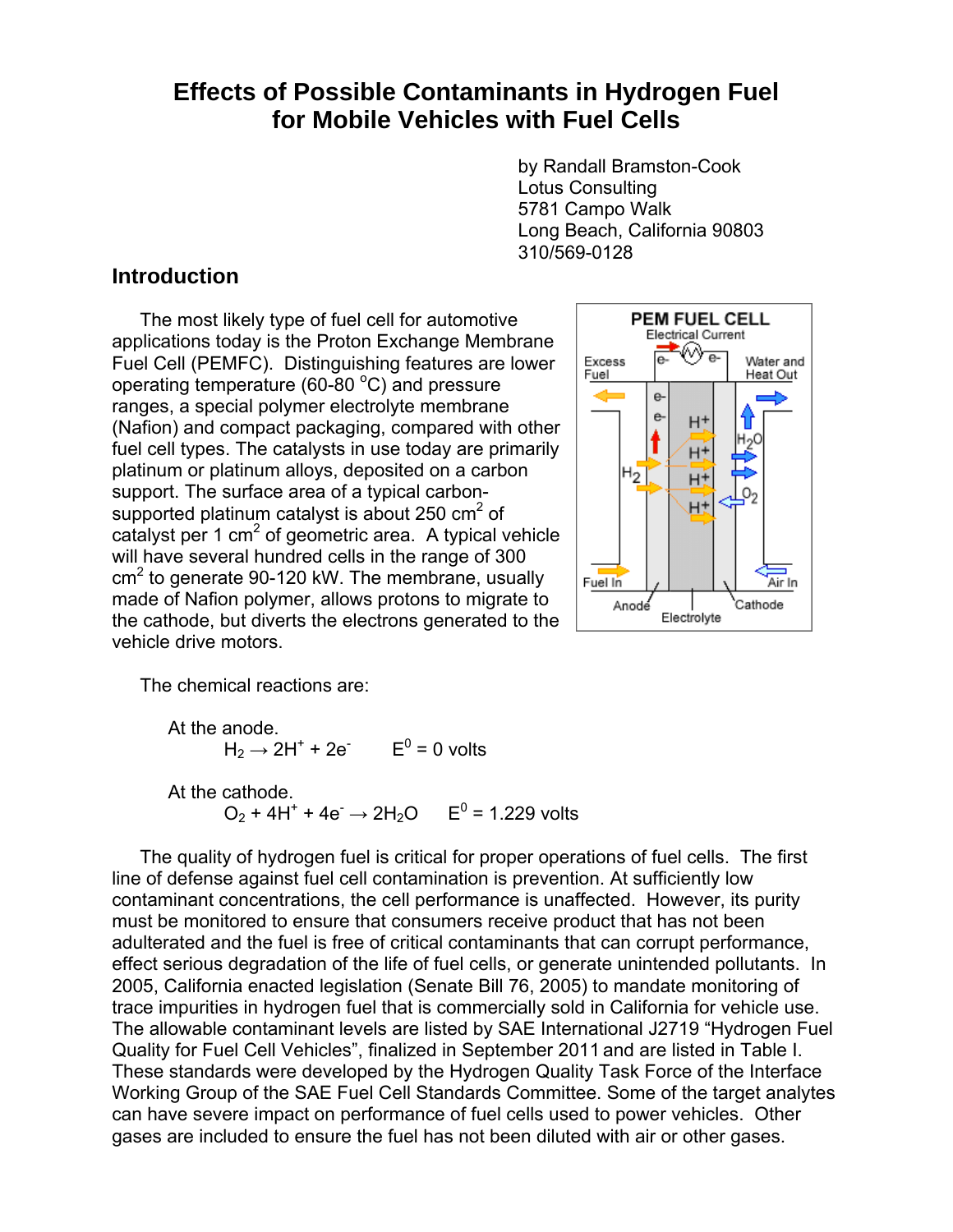| <b>Fuel Specification</b>                       | <b>Value</b>   |
|-------------------------------------------------|----------------|
| Hydrogen Fuel Index (minimum, mol%)             | 99.97          |
| Total Trace Gases (maximum, µmol/mol)           | 300            |
| Water (maximum, µmol/mol)                       | 5              |
| Total Hydrocarbons (maximum, µmol/mol)          | $\overline{2}$ |
| Oxygen (maximum, µmol/mol)                      | 5              |
| Helium (maximum, µmol/mol)                      | 300            |
| Nitrogen and Argon (maximum, µmol/mol)          | 100            |
| Carbon Dioxide (maximum, µmol/mol)              | $\overline{2}$ |
| Carbon Monoxide (maximum, µmol/mol)             | 0.2            |
| Total Sulfur (maximum, µmol/mol)                | 0.004          |
| Formaldehyde (maximum, µmol/mol)                | 0.01           |
| Formic Acid (maximum, µmol/mol)                 | 0.2            |
| Ammonia (maximum, µmol/mol)                     | 0.1            |
| Total Halogenated Compounds (maximum, umol/mol) | 0.05           |
| Particulates Size (maximum, um)                 | 10             |
| Particulate Concentration (maximum, µg/L @ NTP) |                |

# **Effects of Various Contaminants on Hydrogen Fuel Cells:**

 These impurities can be grouped into two categories - Catalyst Poisons/Inhibitors, and Diluents/Adulterants

#### **Catalyst Poisons/Inhibitors**

- ‐ Water (5 ppmV) Presence of water at the anode can cause the formation of ice and may affect storage medium, like metal hydrides. In addition, other impurities (acid gases) may react with water and ruin internal materials. The cell is recoverable when water in the fuel is removed, except for degradation by acids.
- ‐ Total Hydrocarbons THC (2 ppmV) hydrocarbons in a reducing atmosphere of hydrogen can readily convert to free carbon. This coking action can coat the catalyst obscure reaction sites and cell recovery is not likely.
- Oxygen (5 ppmV) The anode of the fuel cell must be in a reducing atmosphere to properly generate protons. Presence of oxygen here will change this dynamic. The cell is recoverable when oxygen in the fuel is removed.
- ‐ Carbon Monoxide (0.2 ppmV) Carbon monoxide potential relative to the hydrogen electrode is much lower than the air side electrode. This results in adsorption of carbon monoxide on the catalyst surface, reducing the catalysts activity. After exposure, recovery may not always be successful.
- Carbon Dioxide (2 ppmV) Carbon dioxide has much smaller poisoning effect on catalysts than carbon monoxide. Carbon dioxide can be reduced to carbon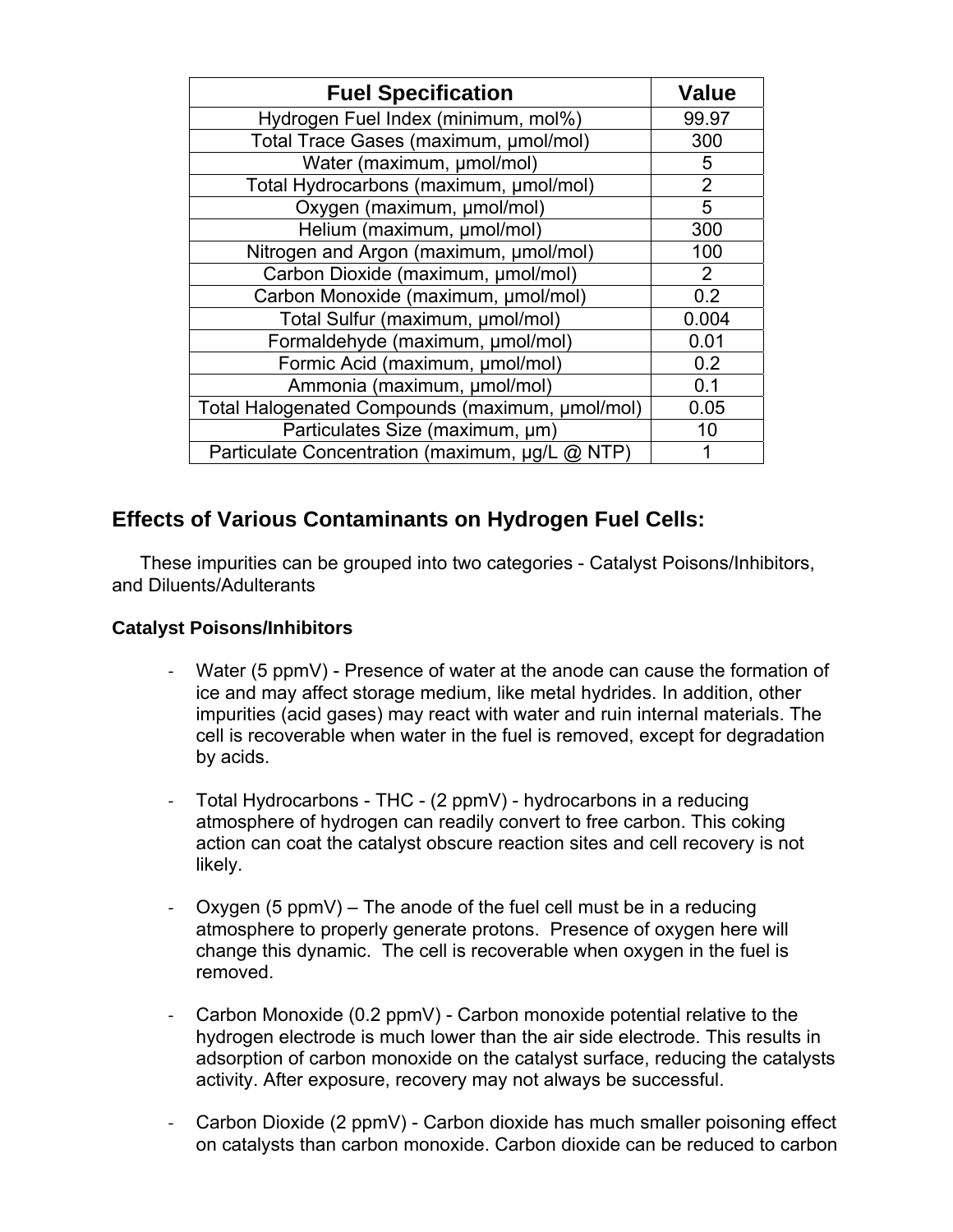monoxide by hydrogen adsorbed on the catalyst surface by reverse gas shift reaction (CO<sub>2</sub> + H<sub>2</sub>  $\rightarrow$  CO + H<sub>2</sub>O), with the effects listed for carbon monoxide.

- ‐ Total Sulfur (0.004 ppmV) Organosulfur compounds can cause significant and permanent deactivation of the catalyst, even at very low concentrations due to formation of strong metal-S bonds. Sulfur absorbs chemically onto the surface and reacts with the active catalysts, preventing reactant access, and can lead to non-selective side reactions which modify the surface chemistry of the anode. This degradation is accumulative.
- ‐ Formaldehyde (0.01 ppmV) Formaldehyde, in contact with a platinum surface, can readily decompose with release of hydrogen and carbon monoxide. Formaldehyde has the propensity to stick to metal surfaces. This degradation is accumulative.
- ‐ Formic Acid (0.2 ppmV) Formic acid has the susceptibility to stick to metal surfaces. When present in hydrogen feeding a fuel cell, formic acid will tie up reaction sites on the metal catalyst and thus reduce the output of the fuel cell. This degradation is accumulative.
- ‐ Ammonia (0.1 ppmV) Ammonia in hydrogen will readily form ammonium (NH<sub>4</sub><sup>+</sup>) at the anode and reduce the production of protons. Recovery after exposure is not likely. This degradation is accumulative.
- ‐ Total Halogenated Compounds (0.05 ppmV total) Organochlorines and organofluorines are very susceptible to holding on to free electrons, and thus can reduce the current generated at the anode of the fuel cell. The cell is recoverable when halogenates in the fuel are removed.
- Particulate Concentration  $(1 \mu g/L)$  Small particles in the fuel can impact pneumatic controls, such as valves, and also generate a coat on active sites on the catalyst, thus impacting the generation of protons. After exposure, recovery may not always be successful. This degradation is accumulative.

#### **Diluents/Adulterants**

‐ Nitrogen/Argon (100 ppmV) - Adulterant, most probably from ambient air contamination. These dramatically reduce the effectiveness of the hydrogen fuel. Also, nitrogen in the presence of protons may form ammonium, with resulting degradation of cell performance.

$$
N_2 + 4H^+ \rightarrow 2NH_4{}^+
$$

‐ Helium (300 ppmV) - Adulterant, primarily from hydrogen sourced from natural gas. Natural gas can comprise as much as 7% helium, thus reduce the effectiveness of the hydrogen fuel.